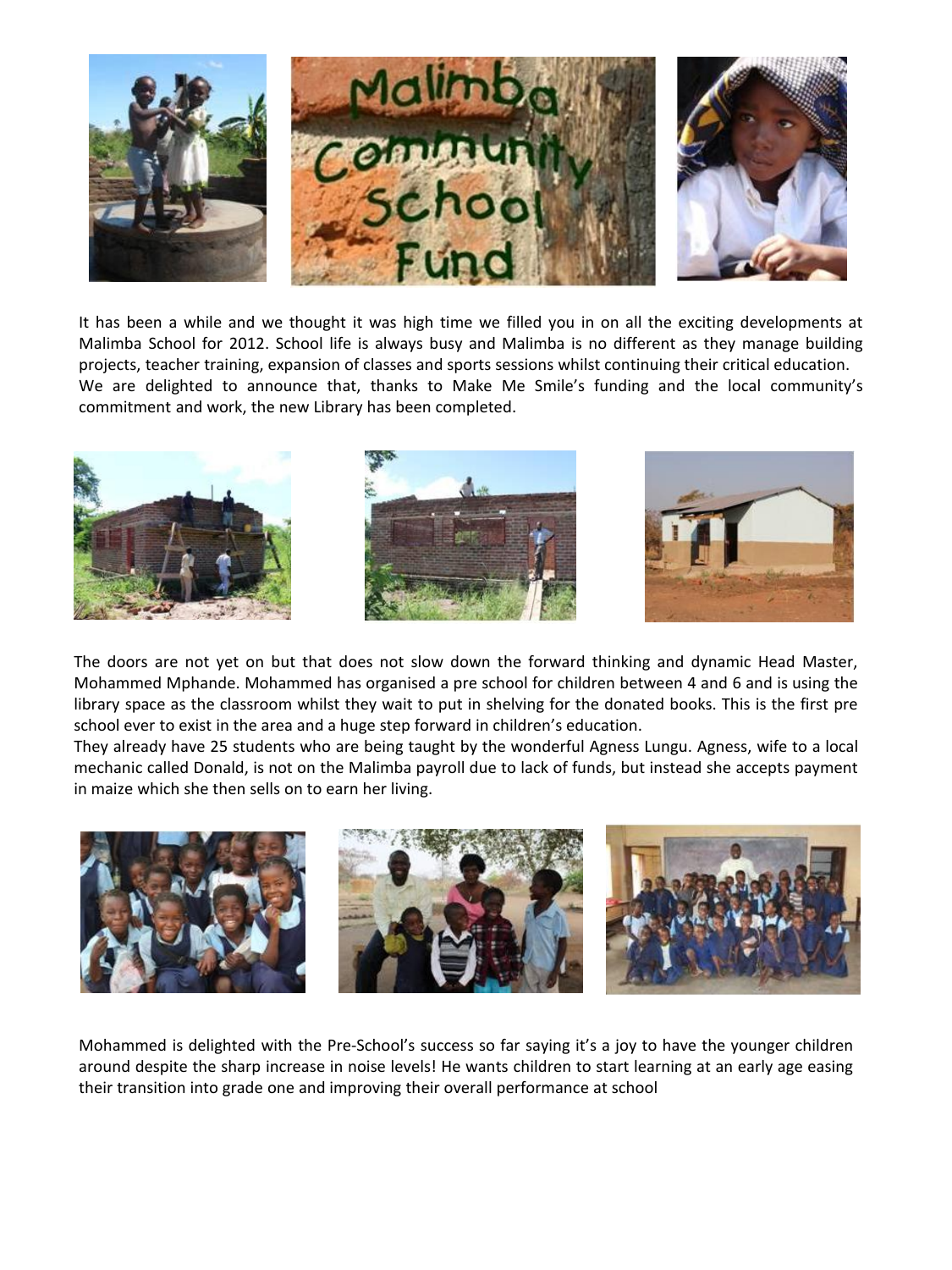

Malimba School continues to prioritise education and to perform well as a school in exam results. Taking advantage of 'The Book Bus' project, designed to visit schools and help children learn to read, Malimba School's grade 6 students came second in the local literacy competition.

Mock exams are taking place at the moment. The School looks to maintain their high pass rate through weekly tests ensuring the children are learning and identifying and solving any problems in education early.

Malimba School also appreciates the importance of giving girls an education; in a culture where boys are invested in more heavily, girls can be overlooked and yet they tend to excel in school. Out of 351 students at Malimba 194 are girls and they are all performing well.

Right now there are eight teachers at the school plus Mary Nkoma who continues her teacher training and sits her final exams this year.

The Head Master also focuses on improving his own qualifications and we would like to congratulate him on his recent Diploma in Teaching at the Copper Belt University which will be awarded on August 31st.



An all round education is important and Malimba have always prided themslves on being competitive in sport. In the inter school sports day, held once a year between eight different schools in the Mfuwe area, the Malimba boys football team won! The girls netball team also came runners up.

We can't help but think their stunning sports kit, donated by Make me Smile, gives them an extra boost. Younger school members wear spare kit when supporting matches and despite constantly tripping over the oversized shirts which fall below their feet, they gaze proudly on at older students hoping one day to play themselves.

After the sports day a couple of the Malimba students (four girls and three boys) were even selected to compete in the inter zone sports day which takes place next month.

Perhaps inspired by the London Olympics, Malimba is now hoping to set up a volleyball team, a sport already played in surrounding schools.